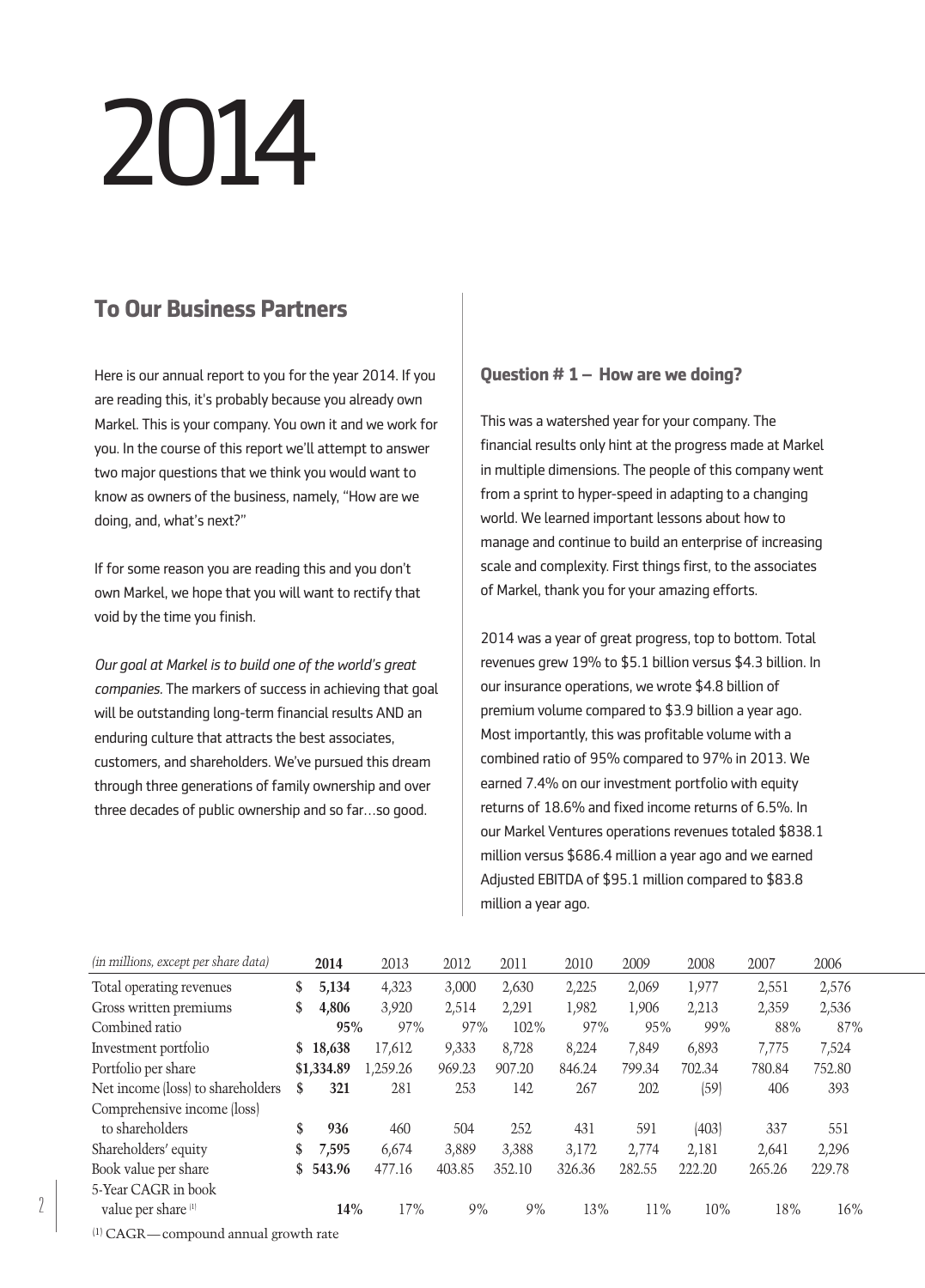In sum, financially, we earned comprehensive income of \$935.9 million and the net change in our book value per share was \$66.80. There will be many more numbers and tables in the body of this report but suffice it to say that the people of Markel produced outstanding financial results in 2014.

Our associates enjoyed new challenges and opportunities throughout Markel. We expanded in financial size through organic growth and the ongoing successful integration of the Alterra acquisition. We began operating in new territories around the globe, we introduced new insurance offerings, and we added new services and products in our Markel Ventures operations. Associates at Markel should never be bored. There are ongoing opportunities to learn and build at this company. The combination of ongoing personal growth opportunities along with our consistent values as described in the Markel Style, make Markel a wonderful company in which to build a career.

We served our customers. That is why we are in business. During 2014 we provided for our customers with over \$1.9 billion of payments for when the earth shook, winds blew, or other unforeseen events, caused covered insured losses. Within Markel Ventures, among other things, we built equipment which our customers used to bake bread, dredge, and haul cars, general cargo, and industrial supplies. We provided affordable housing and

medical needs for thousands. We helped retailers with analytics and data they use to run their businesses.

And for our shareholders, the price of each share of Markel rose 18% from \$580.35 to \$682.84 during the year.

While the short-term annual financial results were great, and the stock price went up, results from any single year do not reliably describe the real accomplishments and progress at your company. It takes longer to make valid judgments.

To begin to correct for this short-term distortion, we as senior managers mechanically use a rolling five-year measurement period to calibrate things like our incentive compensation. The reason we do that is to get a more accurate proxy of measuring our progress in accomplishing the more important long-term goals. We think that time horizon is a bit longer than what most companies use. We also think that orienting ourselves towards long-term thinking offers us a huge advantage. With a long term focus, difficult decisions oftentimes become easier and more obvious.

The answer to the question of, "How we are doing?" also becomes clearer and more accurate when we start to look at five-year measurement terms. In the last five years, revenues grew 148% from \$2.1 billion to

|            |        |        |        |        |        |        |        |        |        |        |        | 20-Year      |
|------------|--------|--------|--------|--------|--------|--------|--------|--------|--------|--------|--------|--------------|
| 2005       | 2004   | 2003   | 2002   | 2001   | 2000   | 1999   | 1998   | 1997   | 1996   | 1995   | 1994   | $CAGR^{(1)}$ |
| \$2,200    | 2,262  | 2,092  | 1,770  | 1,397  | 1,094  | 524    | 426    | 419    | 367    | 344    | 280    | 16%          |
| 2401<br>S. | 2,518  | 2,572  | 2,218  | 1,774  | 1,132  | 595    | 437    | 423    | 414    | 402    | 349    | 14%          |
| $101\%$    | 96%    | 99%    | 103%   | 124%   | 114%   | 101%   | 98%    | 99%    | 100%   | 99%    | 97%    |              |
| \$6,588    | 6,317  | 5,350  | 4,314  | 3,591  | 3,136  | 1,625  | 1,483  | 1,410  | 1,142  | 927    | 622    | 19%          |
| \$672.34   | 641.49 | 543.31 | 438.79 | 365.70 | 427.79 | 290.69 | 268.49 | 257.51 | 209.20 | 170.95 | 115.45 | 13%          |
| 148<br>S   | 165    | 123    | 75     | (126)  | (28)   | 41     | 57     | 50     | 47     | 34     | 19     | 15%          |
| S<br>64    | 273    | 222    | 73     | (77)   | 82     | (40)   | 68     | 92     | 56     | 75     | (10)   | 14%          |
| \$1,705    | 1.657  | 1,382  | 1,159  | 1.085  | 752    | 383    | 425    | 357    | 268    | 213    | 139    | 22%          |
| \$174.04   | 168.22 | 140.38 | 117.89 | 110.50 | 102.63 | 68.59  | 77.02  | 65.18  | 49.16  | 39.37  | 25.71  | 16%          |
| 11%        | 20%    | 13%    | 13%    | 18%    | 21%    | 22%    | 23%    | 26%    | 26%    | 31%    | 17%    |              |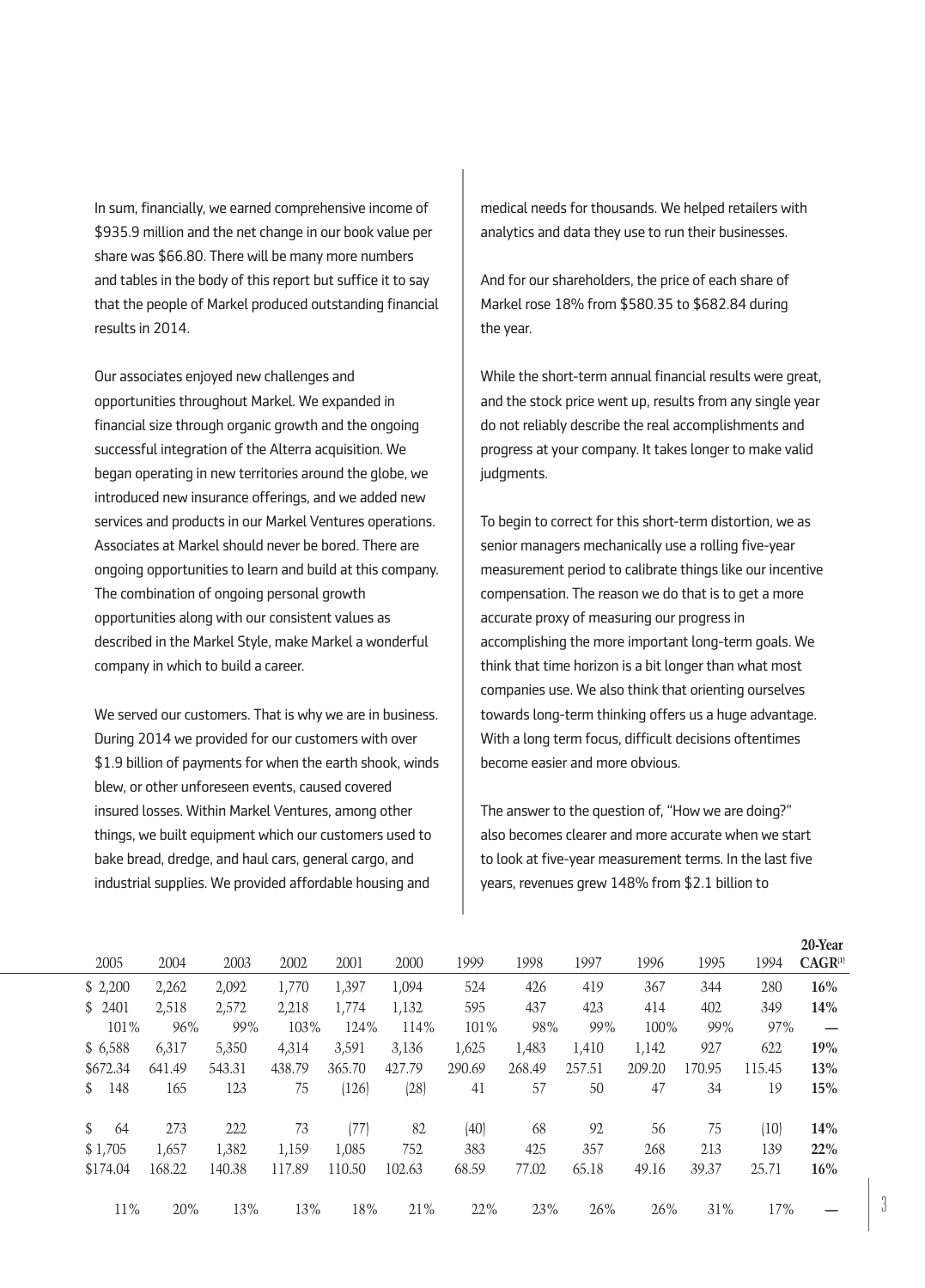\$5.1 billion. The book value per share rose 93% from \$282.55 to \$543.96 and we earned comprehensive income of \$2.6 billion in the last five years as compared to \$1.1 billion in the previous five-year period. If the Beatles meant to write a song about us, "It's getting better all the time" might have been the one they had in mind.

The most robust evidence of success in "How we are doing?" can be seen in the embedded 21 year table of financial results that we include in this report. We encourage you to spend just as much time with the numbers and trends in that table as with the words in this letter. The two are intertwined. The culture, the dreams, the vision, and the tasks we describe in the letter, produce the numbers you see in the table.

We would not have been as successful producing those results without our vision as stated in the Markel Style, AND, our words about culture, and values, and dreams, would ring hollow had we not produced the economic results described in the table. They are one.

#### **Question # 2 – What's next?**

To think about, "What's next?" consider the words of the famous Virginian Patrick Henry when he said, "I know of no way of judging the future but by the past." Much of what we are reporting to you on our recent results came from four distinct decisions during the last few years. We believe in the dictum that "excellence comes from experimentation rather than design." Here are some examples of the experiments/decisions we've made in recent years and how they are influencing current results.

First, several years ago we decided to pursue the "One Markel" initiative. Historically, Markel grew predominantly by acquisition. While we added our culture and incentive systems to the businesses we acquired, we largely left them to operate as they had in the past. Silos of IT systems, marketing channels, relationships, and product decisions, among other items, were largely left in the hands of the managers of the acquired companies. We modestly carried products, people and ideas from one unit to the other, but not massively so. Fortunately, the company grew and we earned wonderful financial results for a long period of time with that general approach.

As always though, the world changed, and we needed to change with it. With the increasing pace of business today as supported by information technology developments, we needed to increase our speed and scalability. The "One Markel" initiative truly changed the mindset of Markel from that of a confederation of individual units into one global company.

In the early 1990's, one knowledgeable investor remarked that they were impressed with Markel, and our creativity and financial performance, but they were concerned that our approach was not scalable. They were right. After several decades of success, we concluded that we were nearing the limits of scalability with our previous approach. So we changed.

It is impossible to overstate the importance of this decision.

It touches everything we do and it is different from our historical approach. That is wonderful. While our values and principles have and will remain unchanged, the tools and specifics needed to successfully operate a business change all the time. We keep what should remain, and we change what needs to be changed. Count on us to continue this effort forever.

Second, the mindset change from One Markel contributed to our decision to purchase Alterra and roughly double the size of the company in one fell swoop.

The thing about doing things in units of "one fell swoop" as opposed to sips, or incrementally, is that it forces you to accept change immediately. Business as usual just doesn't work and you must find a different way to do things.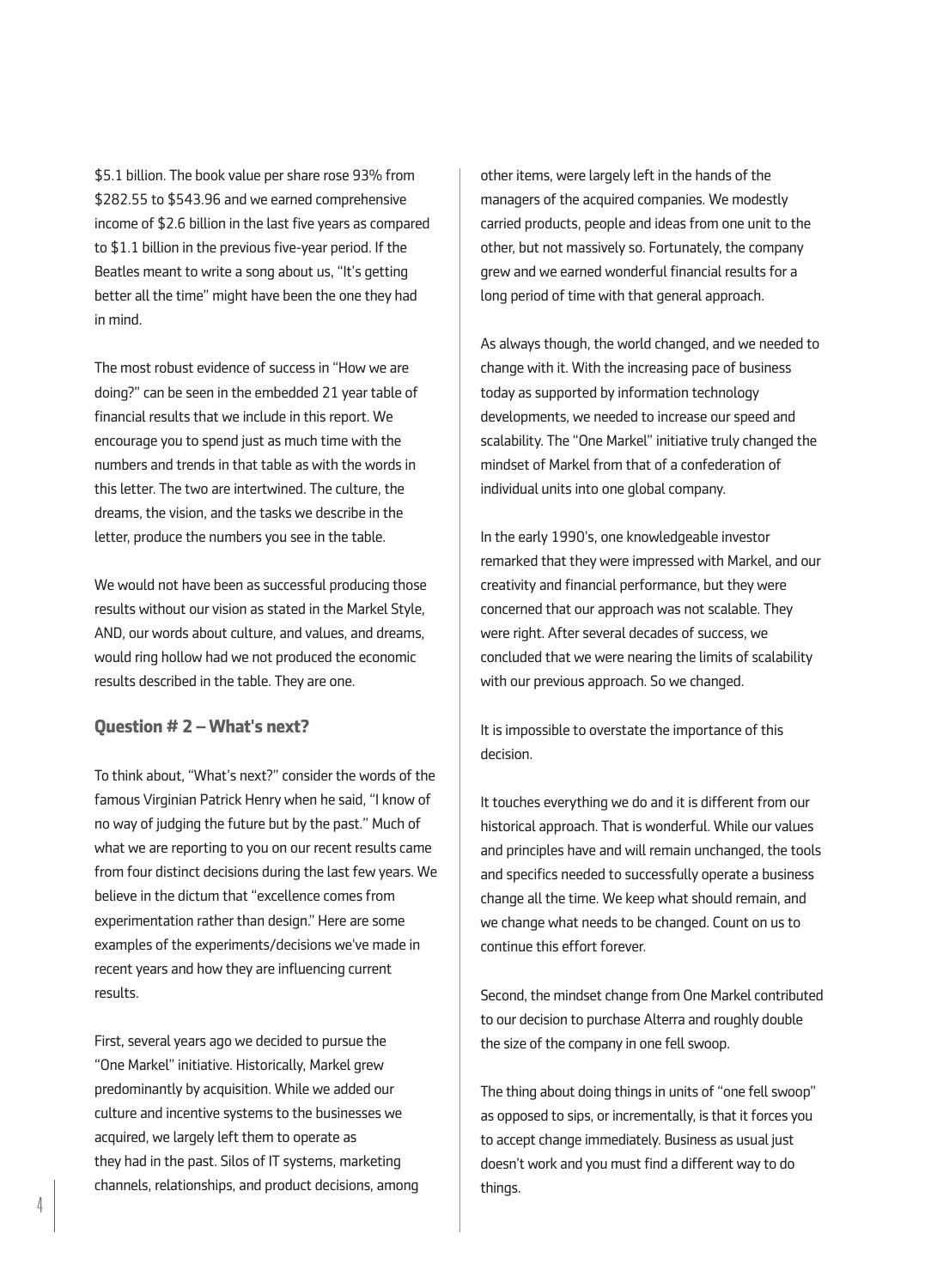Ironically, it can often be the hardest to accept change at a successful organization. The mindset of "if it ain't broke, why fix it?" can easily develop when things are going well. The world in 2015 and beyond has no place for that mentality. However things are, they can be better, and the forced reexamination of our business to figure out overnight how to operate a company that was twice its previous size served us well.

We accepted that challenge and we continue to rise to it. The actions we took, and the new mindset, will serve us well into the future.

Third, we decided to integrate the relevant Alterra operations from day one as opposed to simply bolting it on to our existing operations. This was a different approach than our previous insurance acquisitions and a new day-one mindset going into a deal. So far, this approach has worked extremely well. We've had a smoother integration of Alterra than any other previous insurance acquisition at Markel.

The Reinsurance and Global divisions of Alterra were new to us, but those businesses benefited from the increasing scale and value of the Markel brand immediately.

At the same time, we also kept many of our historical practices while integrating Alterra. For example, we strengthened loss reserves for the post acquisition Alterra business to be consistent with our more likely redundant than deficient reserving philosophy even though this approach penalizes the "reported" short-term earnings. We think this approach reinforces and builds our culture of conservatism and ends up producing better real economics over time. We also introduced our longer term and entrepreneurial incentive compensation arrangements to the Alterra associates which have worked so well in reinforcing our culture and producing great financial results for associates and shareholders over long periods at Markel.

Fourth, we pursued the creation and expansion of

From the start in 2005 when we purchased 80% of AMF with its roughly \$60 million in revenue, Markel Ventures ended 2014 with revenues of \$838.1 million and Adjusted EBITDA of \$95.1 million. Markel Ventures now stands as a real, and meaningful contributor to the wealth creation underway at Markel Corporation.

Markel Ventures does two things for Markel. One, it gives us another option for capital allocation decisions. Secondly, it makes a bunch of money. As one frame of reference for that statement, consider Markel Corporation 10 short years ago. In 2004, we earned underwriting premiums of just over \$2 billion and underwriting profits of \$72 million. While the language used to describe underwriting profits from insurance operations, and cash flows from non-financial businesses, are different, it's not that hard to translate. Underwriting earnings are generally comparable to Earnings Before Interest Expense, Taxes, Depreciation, and Amortization. They equal the acronym EBITDA. In 2014, the Adjusted EBITDA of Markel Ventures, which also excludes a non-cash goodwill impairment charge of \$13.7 million, totaled \$95.1 million. This stuff is starting to add up.

Most companies are limited in how they think about what they can do with capital. They are constrained by several factors. Many need to reinvest in their business just to keep it viable and competitive. We specifically choose to avoid those industries as much as possible. Many see themselves as narrow providers of specific products or services with limited interest, imagination, or desire, to move beyond those realms. We are fueled by imagination and the desire to grow, *and*, we believe it is necessary in a changing world to do so.

Markel Ventures.<br>Markel Ventures.  $\begin{bmatrix} 5 \end{bmatrix}$  we've now developed a mature and robust business in Many are constrained by short-term shareholders with little or no confidence in management to make rational and appropriate economic decisions. We continue to do our best to earn the right as managers to make broader decisions with capital than is the current custom in financial markets. We've earned excellent returns on our historical insurance and investment activities, and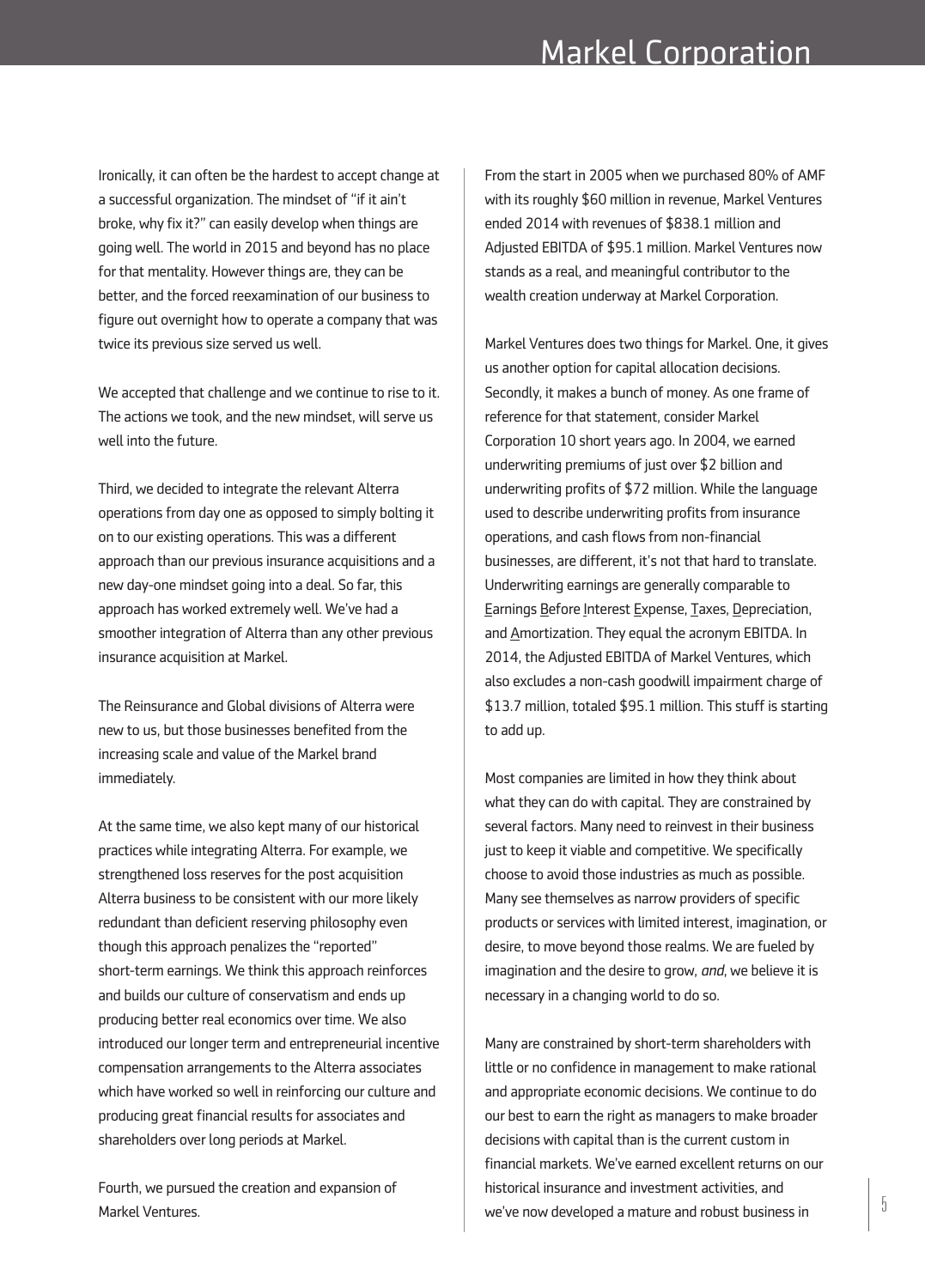Markel Ventures as well. We hope you are pleased and encouraged with this development. As managers and shareholders ourselves, we are.

This record, and this trust between shareholders and managers, creates the opportunity for us to continue our triage of how we allocate capital.

First, we look to support organic growth in our existing insurance and Markel Ventures operations. We have a team of proven, successful operators within the walls of Markel. Our first choice is to give them more resources when they have the opportunity to put money to work effectively.

Second, we can pursue acquisitions in the realm of insurance or non-insurance businesses (that should cover it). We have experience and a proven track record of being able to successfully acquire and operate businesses all around the world. In the short-term, we can do math and count money. We can, with reasonable precision, know what things cost and what returns we can earn when we own them. We've done that.

More importantly, in the longer term, we see that our *values* and our *culture* work all around the globe. Talented people want to be part of this company. With talented and honest people we can accomplish anything. As such, in the long run we expect the businesses we buy to grow far beyond our initial estimates of size and profitability and to eventually exceed our wildest expectations. We do more of what works, and we give more resources to the talented associates who make good things happen. We do less of what doesn't work, and we reallocate those resources to others.

This works. It is what matters over time.

We ask for an unusual degree of trust and flexibility from our owners and we try our best to be explicit in communicating how we are proceeding with our plan to build one of the world's great businesses. The good news is that you have decades of evidence demonstrating that

we deserve this trust and will carry on in building the value of your company. We intend to keep going.

Thirdly, we acquire publicly traded equity and fixed income securities for the dual purposes of supporting our insurance operations and earning good returns on our capital. The great news to report is that our investments did what they are supposed to do. They supported the insurance operations AND they produced excellent returns on our capital.

As to our equity selection process we continue to use our durable four step process in seeking excellent long-term investments. We look for, one, profitable businesses with good returns on capital and modest leverage; two, management teams with equal measures of talent and integrity; three, businesses with reinvestment opportunities and/or capital discipline, at; four, reasonable valuations. You'll find this language in every Markel annual report since 1999. We believed in this approach since the beginning. We just started explicitly stating it in the annual report that year. Expect this language to continue in future annual reports.

As to our fixed income operations, we look for the highest quality fixed income securities that we can find to match up against our insurance liabilities. In large measure, we match the expected duration and currencies of our insurance liabilities to fixed income securities with similar durations and currencies. We do not attempt to forecast or profit from interest rate or currency movements. While we remain humble about our ability to earn returns from forecasting the future, we do remain responsible for protecting our balance sheet against big changes in those factors. As such, we continue to own a portfolio of fixed income securities which mature faster than what we expect from incoming insurance claims. We will continue to maintain this modest override from our normal design until such time as interest rates are higher than current levels. We just don't think we are being paid appropriately to take the risks of owning long-term bonds so we won't do it. It is the same decision any underwriter at Markel would make when they don't think the rewards justify the risk.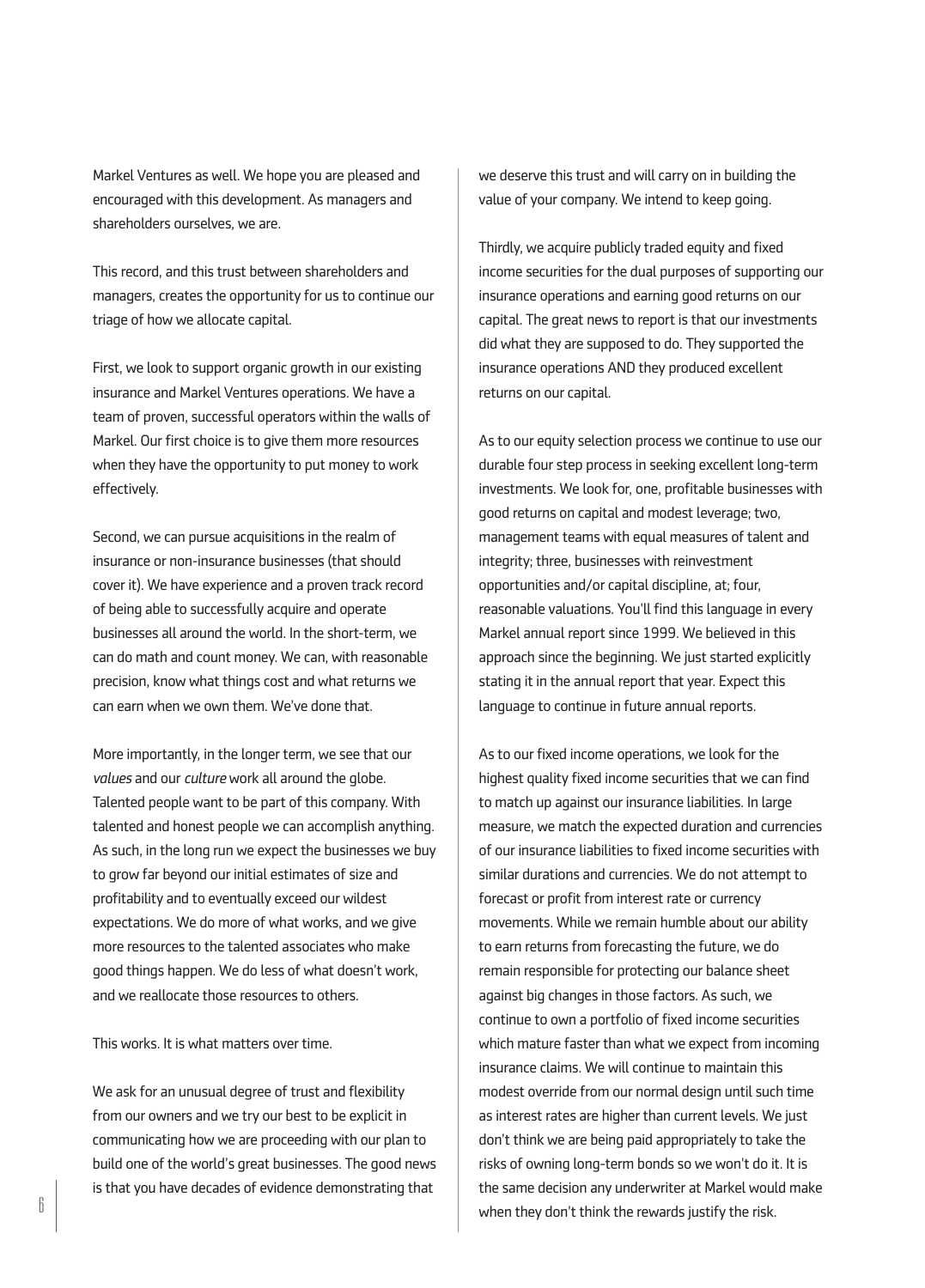We manage practically all of our investments in house at an extraordinarily low cost. At year end the total investment portfolio stood at \$18.6 billion. Our total in house management costs remain a single digit number of basis points of that number and can't even be measured until you get to hundredths of a percent. Additionally, we tend to be incredibly tax efficient in managing our investments given our long-term ability to buy and hold quality equity investments. This is a massive addition to the long-term returns you earn as shareholders.

We continue to use our four lenses to find and select investments and we often ignore investment fashions and conventional wisdom while doing so. Currently, two features of today's marketplace strike us as good examples of ways in which we behave differently than most institutions.

One example is the current move to passive and indexed investments. One goal of indexers is to reduce investment costs. Count us in for that part. As we cited earlier, we operate at very low investment management cost levels. The problem with indexing, and when it cycles in and out of favor, is that it is a relatively brainless activity. Certain behaviors and practices get reinforced by money gushing in or out of indexes, and prices of real companies get distorted in the process. We've been around long enough to have witnessed the dreadful returns experienced by indexers in the late 90's and early 2000's. We'll try to use brains and common sense to avoid the excesses of index strategies while at the same time competing toe to toe with them on costs. Our record of now being in our third decade of outperforming the S&P 500 should give you some confidence in our approach.

A second example of how markets periodically become unhinged from long-term reality can be seen in the current action of the oil market. Arguably, oil is the most liquid, important and globally traded commodity on the face of the earth. Hundreds if not thousands of companies participate in the energy business. Hundreds

of thousands if not millions of people work in, and study this field. The fact that oil could sell for over \$100 per barrel, and for less than half that price within a few short months, should be about all of the evidence you need to dismiss those who believe in efficient markets, or forecasting just about anything.

Our investment record has not and will not be based on our ability to forecast the future of geopolitical changes, interest rates, currency moves, technological change or any other factor that occupies the minds and hours of countless investment professionals. We simply accept that all of those things will continue to fluctuate and change, and that our four part process does the best job we know of finding the people and financial circumstances who will make the best of whatever happens.

Our fourth and final choice for capital allocation happens when we believe that the repurchase of our own shares creates better returns than any of the first three choices. We've only purchased modest amounts of our stock over the years and we believe that you are better served when we can reinvest capital into businesses which create attractive recurring returns.

# **The Past – Chapters 1994 to 2014**

Financially, our past can be described by the 21 year table that shows our growth in measures such as profitability, net worth, revenues and returns on capital. On all of those measures, we've earned wonderful returns over meaningful periods of time. More importantly, what created those numbers was the leadership, integrity, creativity, flexibility, and adaptability to whatever opportunities came about and in how we responded to changes in economic conditions.

A review of the past, chapter 2014

In our insurance operations we enjoyed a wonderful year in 2014.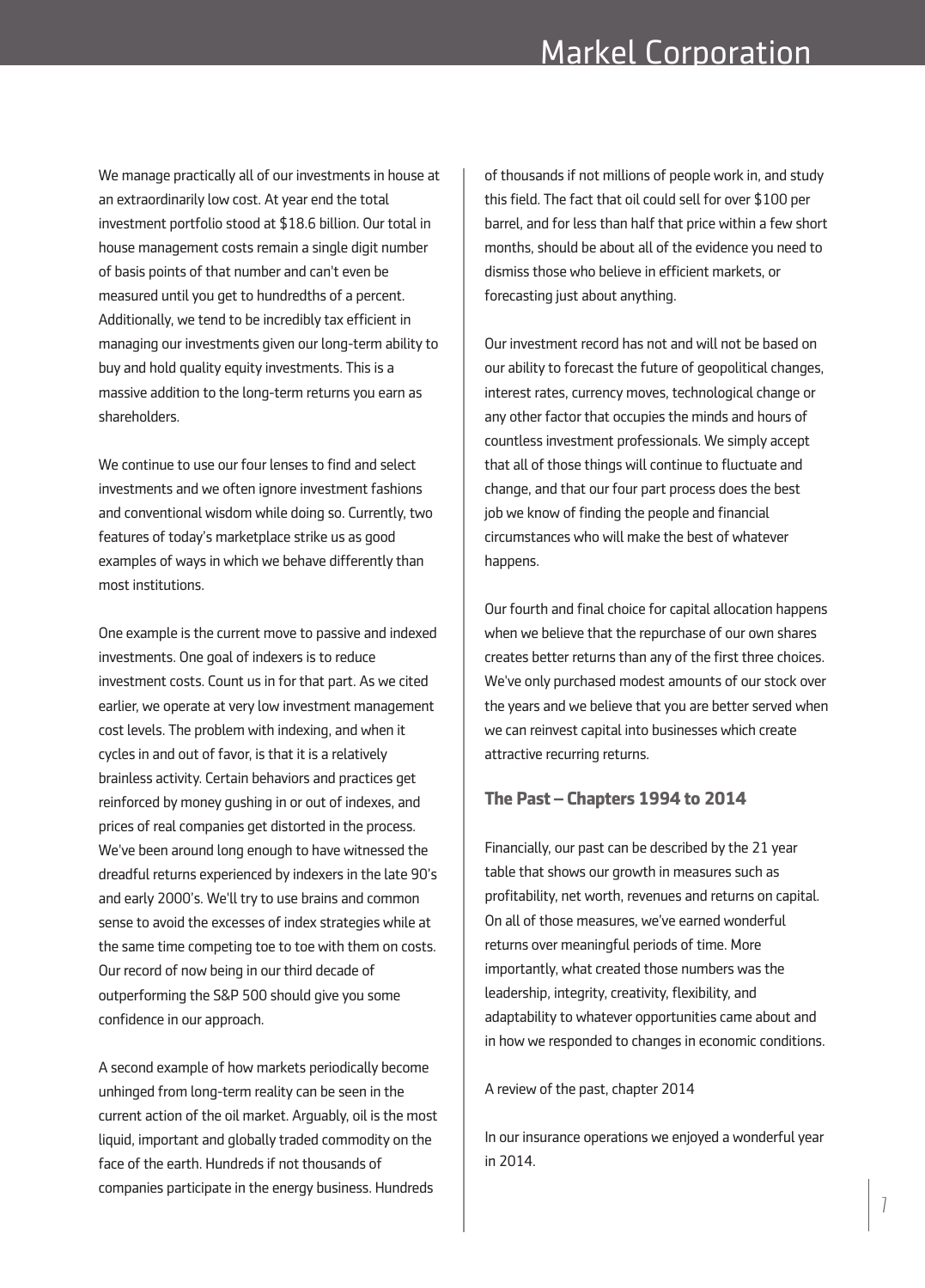By way of a list, here are some of the features from 2014:

- 1. We made massive progress on the integration of the Alterra operations. Markel operates as a unified company. The process created more scalability and efficiency from our legacy and newer insurance operations.
- 02. We began a concerted and explicit effort to improve our operational efficiency and discipline to augment our historically strong skills of creativity and relationship building.
- 3. We systematically created opportunities for our associates to pursue personal development opportunities and transfer knowledge across the organization.
- 4. We globalized our information technology structure to increase efficiency and increase our opportunity to scale up our business.
- 05. We developed quick and meaningful actuarial tools that help our underwriters make faster and more accurate decisions.
- 06. We added analytics capabilities to improve day-to-day decision making regarding catastrophe related exposures, reinsurance market conditions, terrorism issues, and other risk factors.
- 7. We added new products and exited others that did not meet our profitability requirements.
- 08. We added internal incentives designed to reward harder to measure front end instances of creativity and ingenuity, in addition to the more traditional incentives associated with back end financial results.
- 09. We redesigned work flows to increase speed, accuracy and accountability.
- 10. We amalgamated our claims departments into one global department.
- 11. We unified our marketing approach to increase the value of the Markel brand.
- 12. We expanded the very nature of our insurance activities with the ongoing growth of Abbey **Protection**
- 13. And more…

This is just a partial list of activities in our insurance operations. Suffice it to say that we sprinted hard in 2014 as an organization and this is a different and better company than before.

A similar and partial list for Markel Ventures includes the following:

- 01. We acquired Cottrell. The leading manufacturer of car hauling trailers in the U.S.
- 02. We added to the size and scale of AMF Bakery systems, now known as the Markel Food Group, with the Tromp acquisitions in the Netherlands.
- 03. We acquired additional manufactured housing communities at Parkland Ventures.
- 4. We opened four new offices at PartnerMD.
- 05. We expanded and deepened strategic customer relationships at RetailData.
- 06. We demonstrated continuity with successful leadership succession plans.
- 07. And more…

# **The always "treasured" accounting discussion**

Feel free to skip ahead here. As Winston Churchill said, "The length of this document defends it well against the risk of it being read." That's okay; the gist of this section tries to communicate two thoughts. The first and most important message, which we discussed last year, is that, in order to understand the financial performance of Markel, it is becoming just as important to focus on our statement of cash flows, and our income statement, as it is on the more historically important balance sheet. We believe that the combination of these statements which over time reconcile to the *relative* measure of *rate of change* in book value per share is equally if not more important than the *absolute* measure of where the book value per share stands at any given point in time. To gain confidence and understanding of that point of view requires diving into the world of accounting.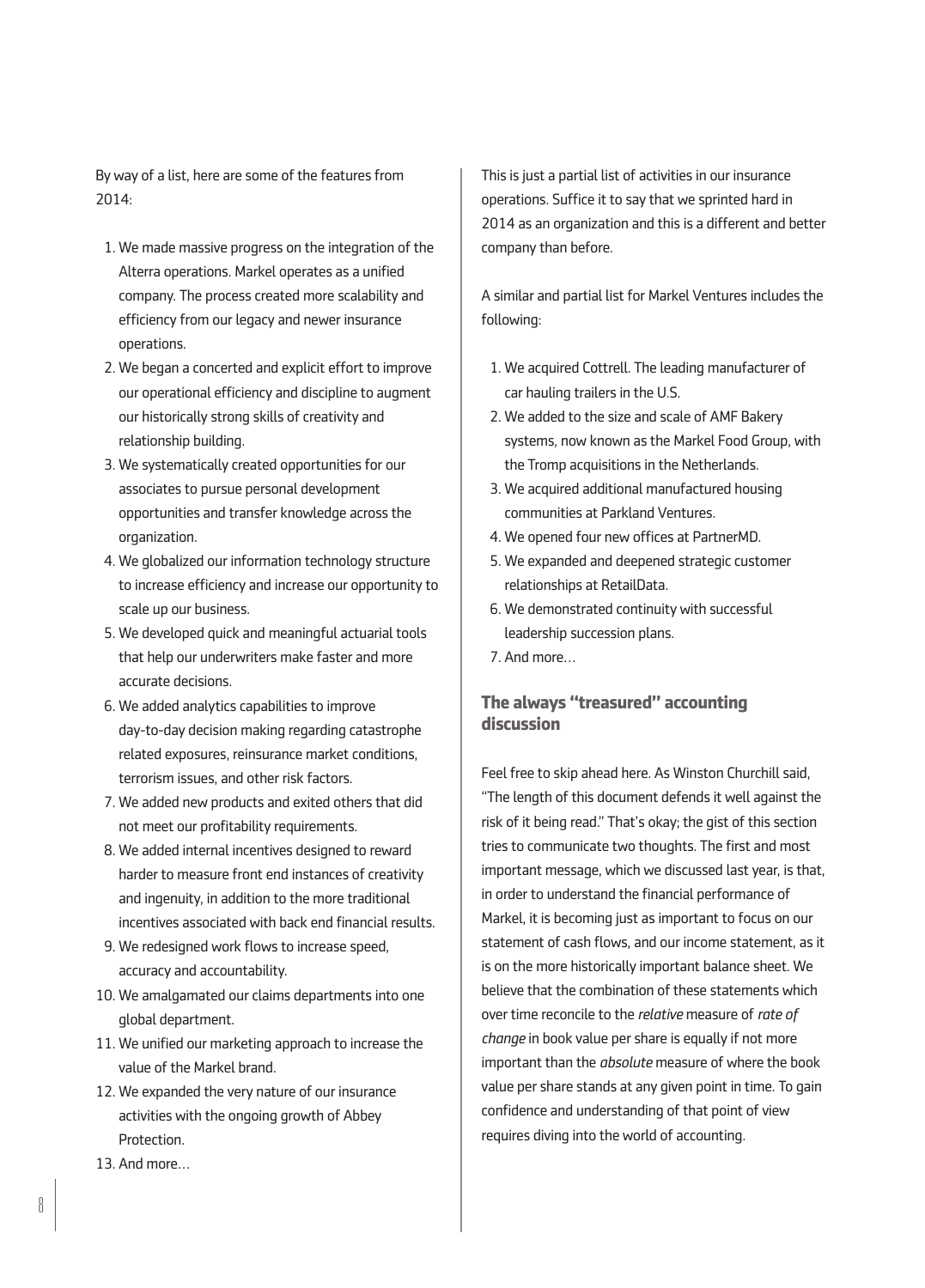The second and less important message is that we incurred a minor charge for goodwill impairment within our Markel Ventures operations in 2014. This reduces the reported rate of change in the five-year growth rate of book value per share this year and for the next four years by an amount that doesn't even add up to 1%. After that, it will increase the rate of change in this measurement by a roughly similar amount for the next five years. There is no material economic effect from this adjustment.

We are writing about this because sometimes the rules of accounting seem to describe things in a different way than how we as business people might view something. In 2014 Markel Ventures earned over \$95 million of Adjusted EBITDA. Despite that aggregate performance we recorded a \$13.7 million goodwill charge to write down a portion of acquisition costs. For all of Markel Ventures, total goodwill on our balance sheet now stands at roughly \$216.0 million following this charge.

Making money and taking charges at the same time might strike you as a bit contradictory. That's why we're writing about this. We're trying to give you as much clarity as we can about both the economic conditions of our business as well as about accounting rules so that you can gain insight into how your company is doing. We think it is worth adding some commentary to the raw numbers to give you a clearer picture of how things are going.

Some of our Markel Ventures acquisitions have worked out better than we expected so far, and some have not. Given our heritage and culture of balance sheet conservatism *and* (and the word *and* is really important here) the unit level at which we review entity level balance sheets; we recorded a write-off of the goodwill associated with one unit. We remain optimistic about the long-term economic prospects of that business. We also made the sorts of changes and adaptations that you would expect of us at that unit as well as with each and every other business we manage.

From an accounting perspective, we are required to look at the recoverability of goodwill at the "reporting unit" level and each Markel Ventures affiliate group is a reporting unit for this purpose. If, instead, Markel Ventures was aggregated into one reporting unit, with Adjusted EBITDA of over \$95 million compared to a goodwill balance of \$216.0 million, it is likely that an impairment charge would not be necessary.

Accounting for goodwill involves multiple layers of judgment, in addition to the cold hard facts. We'll attempt to peel the onion of some of the layers of judgment that frame our goodwill accounting in order to try to help you understand the underlying economic reality at your company. We make every decision with the goal of trying to build the long-term value of your company. That never changes.

Specifically, when we make acquisitions we normally make an accounting entry to establish an initial balance for goodwill. We do this allocation in complete accord with GAAP. While a large amount of judgment is involved in this process, we first allocate purchase price to specific assets and liabilities with easily identifiable market prices and intangible assets that can be amortized. Roughly speaking, whatever amount is left over after those allocations is deemed to be goodwill. To the extent this process results in lower amounts of non-amortizable goodwill, it lowers current income by the amount of amortization of the intangible assets and makes the balance sheet more conservative over time.

In general, when compared to our insurance operations, the Markel Ventures companies tend to have smaller amounts of fixed assets and larger amounts of goodwill as a percentage of the total balance sheet. For non-financial based companies, these facts tend to correlate with the circumstances you would find at a good business. They are markers consistent with a company that produces good cash flows and earnings, and at the same time, doesn't need to make massive capital investments. The value of a business like this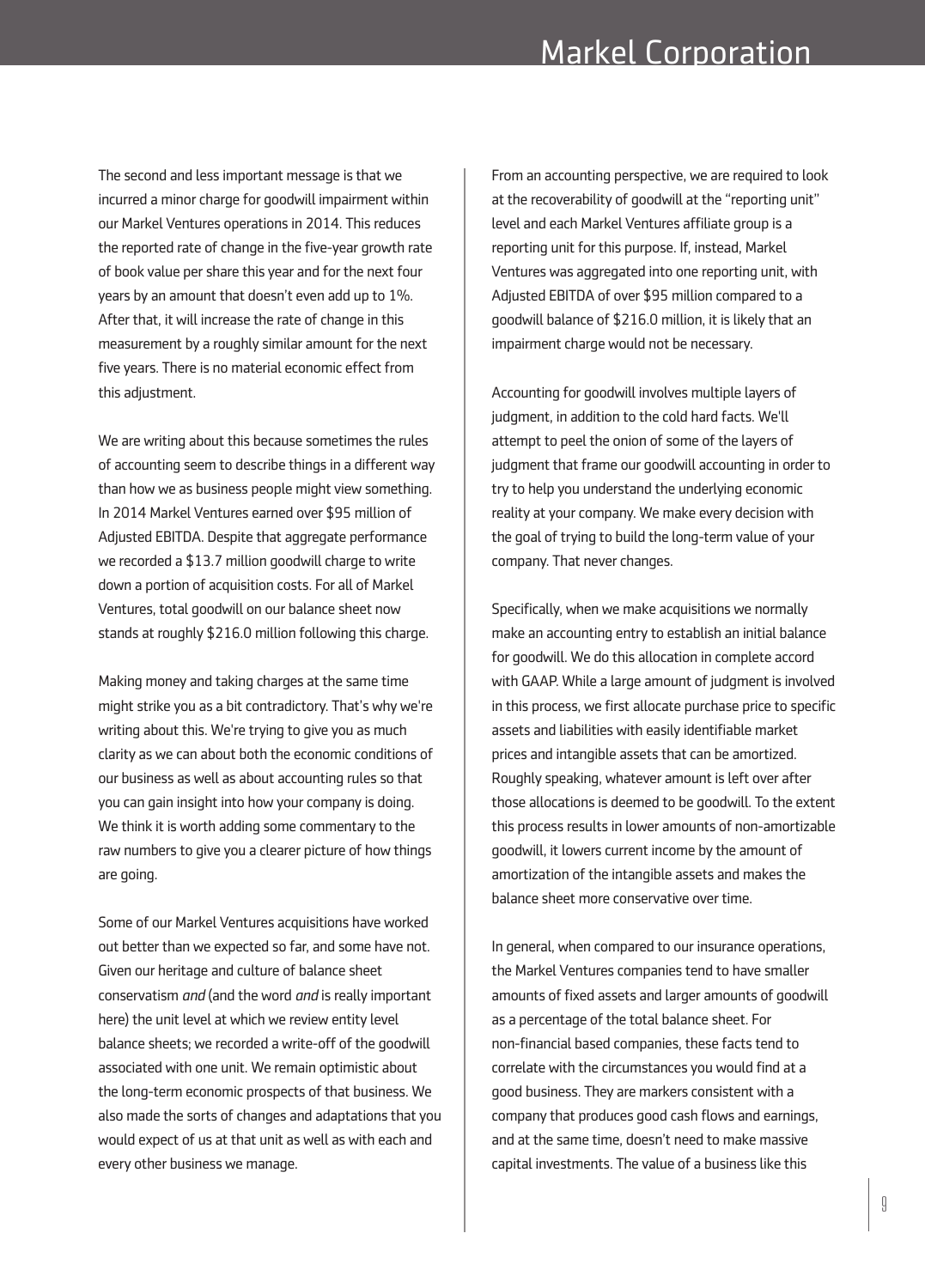tends to come more from cash flows they produce rather than the accumulation of easily marketable asset portfolios.

While accountants appropriately try to make sure that accounting statements provide users with information that helps them understand the underlying economic reality at any given company, it is a tough task to accomplish. Accounting rules change over time. In previous accounting eras, a rough justice approach to goodwill prevailed where the entire amount of goodwill was written off over a number of years. In other eras, different amortization schedules prevailed, and different accounts could be expensed at different rates.

In today's world, accountants mandate that the goodwill amounts on a balance sheet must be constantly evaluated and reviewed. Many billable hours are consumed in this process. This is a one-way process where goodwill might be currently perceived as impaired and therefore charges are taken. If subsequent circumstances improve, the goodwill that was written off in previous periods will never be restored and written back up.

In another instance of making money and taking charges at the same time, consider the "Other-Than-Temporary Impairment" accounting treatment that applies to our portfolio of publicly traded securities. While our overall equity portfolio earned 18.6% in percentage terms and \$611.0 million in dollars, we charged \$4.5 million against our net income for certain lots within that overall portfolio that were deemed by accounting policies to be "other-than-temporarily impaired." If those securities rise in market price in subsequent periods they will not be written up. The gains will only show up in the income statement when they get sold. This is a small amount relative to the balances involved, but it illustrates how items can travel around between income statements and balance sheets in a way that can be confusing. Fortunately, the net change in book value calculation that you can perform by using the balance sheet rather than the income statement corrects for this effect.

As we wrote last year, historically Markel Corporation was largely and accurately described as an insurance company. As an insurance company, the balance sheet towered over the income statement and the statement of cash flows as the most important of the three financial statements. We always embraced a culture of conservatism and did our best to make sure that balance sheet was as conservatively stated as possible.

Nothing about that has or will change.

The good news remains that in our view the most important single financial metric of *net change in book value per share* will still do an excellent job of accurately describing the economic progress we are making at your company.

To give you some degree of understanding as to why we're so focused on the compound annual growth rate (CAGR) in book value per share, consider the following. For the last five years, the CAGR in book value per share was 14%. For the same five years, the CAGR of the Markel Stock price was 15%. For the 21 years listed in the table, the CAGR in book value per share was 16%. The 21 year CAGR for the stock price was 15%.

It is no accident that those numbers are so similar. If you want to have an idea of what you'll earn in the future from owning Markel, our estimate stops and starts with the *rate* at which the long-term CAGR of book value per share grows. The long-term *rate* of increase in that number is the least worst proxy to determine how we are doing as managers in building the value of your company.

We try to make the growth in book value per share as high as it can be in each and every aspect of our insurance, investing, Markel Ventures, and capital allocation decisions.